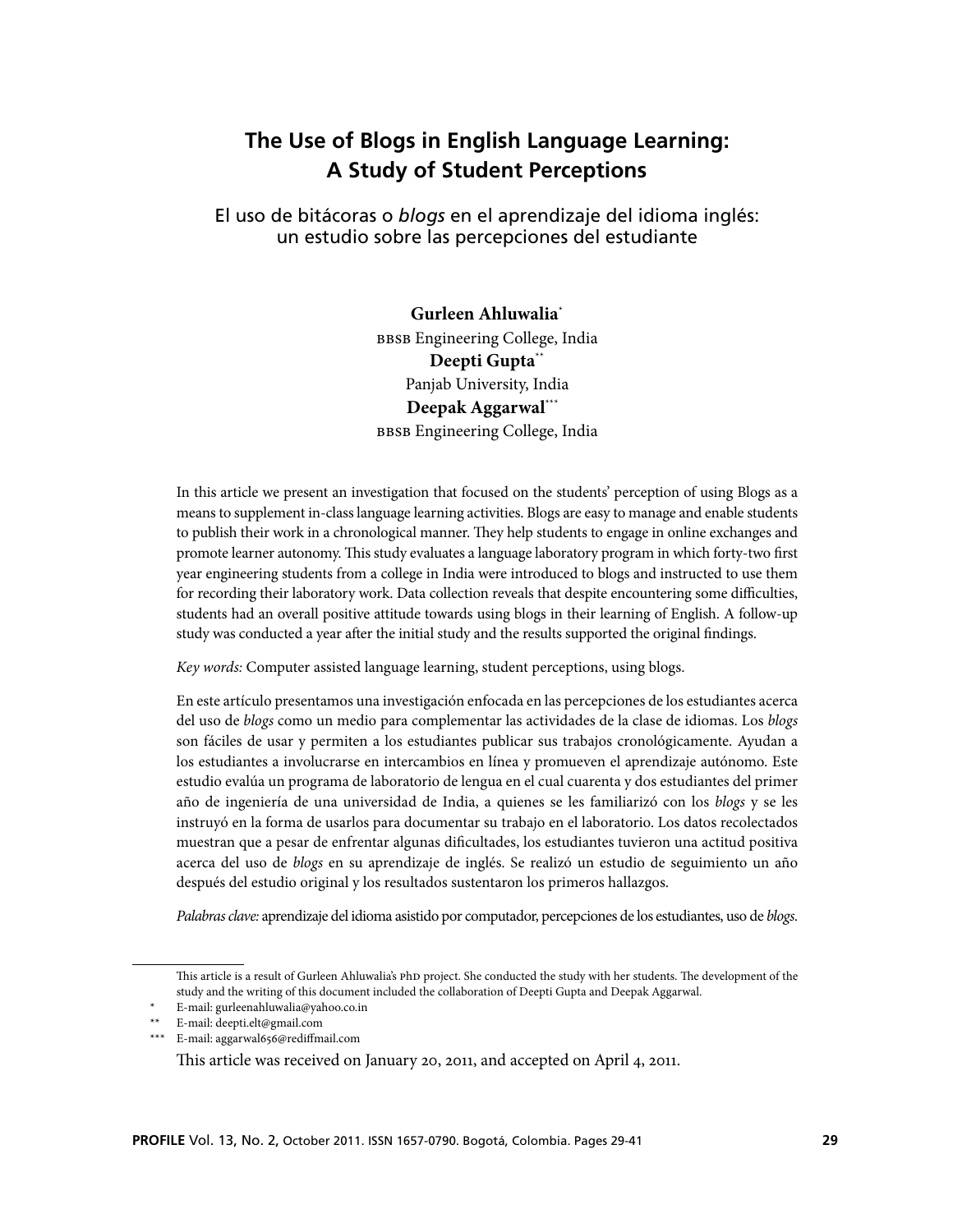### Introduction

The "talk and chalk" method has a long history in language teaching, but the time has come to introduce available cutting-edge technologies in language teaching. They will bring about a transformation in the existing traditional education model by promoting active learning in students and will enable students to move from an emphasis on knowledge memorization to knowledge application, analysis, synthesis and evaluation.

Innovations in teaching methodologies have been supported by the development of increasingly sophisticated but user-friendly technologies and one of them is blogs. They have fundamentally transformed the way people interact on the Internet. They have changed users from consumers to contributors of information. A blog (short for weblog) is a frequently updated website that often resembles an online journal. It is easy to create and update a blog –it requires only basic access to the Internet, and a minimum of technical know-how. Because of this, it is one of the easiest ways to publish student writing on the World Wide Web (www). It is almost as easy as sending an e-mail (Stanley, 2005).

Entries are posted chronologically, with the most recent at the top, and provide commentary or news on a particular subject. A typical blog combines text, images, and links to other blogs, web pages, and other media related to its topic.

A blog is a viable option when a public space is required to display the students' work or where students can share experiences, opinions or creations that reflect the best of their learning.

The present article reports on a classroom-based research project where blogs were integrated into language courses at a college of engineering in India. It describes the study and examines the participants' perception of the learning experiences afforded by blogs as a means to supplement in-class language learning activities.

# On the Educational Value of Technology

Blogs have been well received in education because of their multimedia features, simple web publishing, interactivity, and ability to support cooperative and autonomous learning. Bloggers can read other blogs, give their comments on them, and refer to them in their own blogs. The worldwide blog audience enables students to interact with and have their work viewed by others outside the classroom (Godwin-Jones, 2003; Warlick, 2005).

Several studies have lent support to the assertion that blogs can effectively facilitate language teaching and learning (Betts & Glogoff, 2005; Bloch, 2004), especially in terms of learners' language complexity, grammatical correctness, and fluency. In addition, bloggers tend to have a greater sense of freedom to express their ideas and to establish their arguments than classroom-based participants (Baggetun & Wasson, 2006; Bloch, 2004). Blogs enhance users' exposure to people from different backgrounds and circumstances (Baggetun & Watson, 2006; Richardson, 2006). The archiving of blog entries facilitates users' reflection on blog content and fosters development of metacognitive strategies for monitoring the progress of learning on the blog (Richardson, 2006; Xie & Sharma, 2004).

While traditional websites usually contain a static, limited scope of content, blogs with Really Simple Syndication (RSS) present readers with diverse ideas, questions, and links and, thereby, help develop collective intelligence (Richardson, 2006; Warlick, 2005). RSS is a family of web feed formats which publish frequently updated works —such as blog entries, news headlines, audio, and video— in a standardized format. Web feeds benefit publishers by letting them syndicate content automatically. They benefit readers who want to subscribe to timely updates from favored websites (Wikipedia).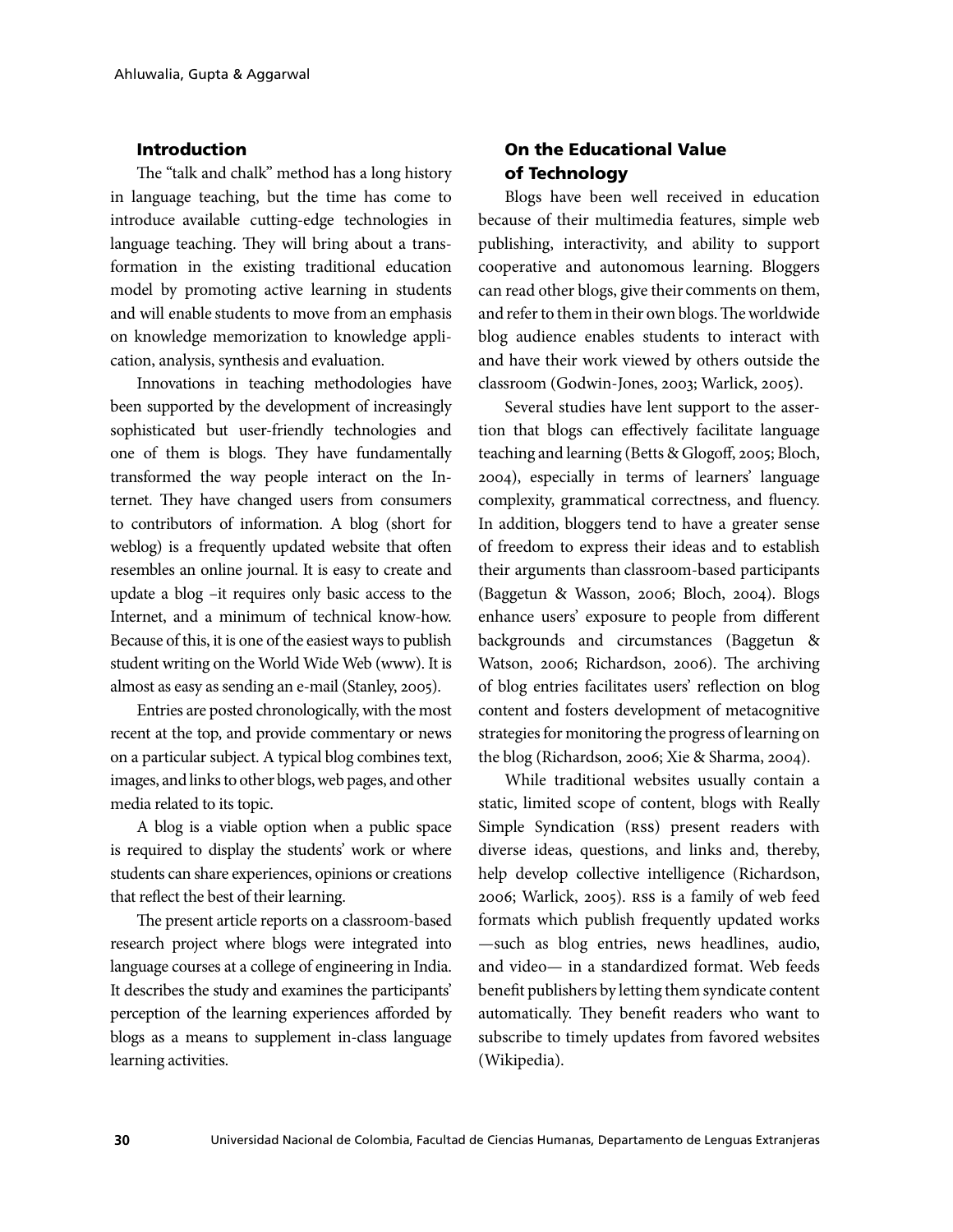Chapelle recommended six criteria for Computer-Assisted Language Learning (CALL) task appropriateness based on Second Language Acquisition (SLA) findings: (1) language learning potential, (2) learner fitness (presenting tasks "appropriate to learners' linguistic ability level"), (3) meaning focus, (4) authenticity, (5) positive impact (resulting in "effects beyond its language learning potential"), and  $(6)$  practicality (2002, pp. 499-500).

Similarly, based on the experiences of a worldwide teacher survey, Warschauer & Whittaker (2002) have compiled a set of considerations for teachers planning to implement CALL tasks. Their suggested considerations include the following: (1) understanding of one's goals, (2) aiming for the integration of skills activities, (3) understanding the "complexity" of CALL tasks, (4) providing strong teacher support, and (5) involving learners in decision-making (pp.  $368-371$ ).

With these considerations and principles in mind, the researcher selected blogging as the CALL activity that would best serve the students. This was done for a number of reasons. First, it was evident from our own experience and from an understanding of the prior research on blogs (Dieu, 2004; Downs, 2004; Glogoff, 2005; Lamshed, Berry, & Armstrong, 2002; McIntosh, 2005; Pinkman, 2005; Thorne & Payne, 2005; Warschauer & Whittaker, 2002; Williams & Jacobs, 2004) that blogging's popularity has grown rapidly, parallel to that of the Internet, and its potential in language teaching and learning has been encouraging, though not fully known. In fact, on a global scale and according to Internet World Stats (n.d.) data for 2007, the number of Internet users in Asia is now approaching half a billion, while in North America and Europe the number is close to 600 million. Between 2000 and 2007, the growth in worldwide internet usage was 250%. Concurrently, articles in BBC (Blogosphere sees healthy growth, 2006), summarizing data from the blog tracking firm Technorati<sup>1</sup>, puts the number of new blogs created daily at 100,000 and the number of posts posted every day at 1.3 million. Murray (2007) states that as of October 2007, Technorati was tracking "more than  $108.8$  million blogs" (p. 26); and  $BBC$ 's another article (Children who use technology are 'better writers', 2009), states that children who blog texts or use social networking websites are more confident about their writing skills. "Our research suggests a strong correlation between kids using technology and wider patterns of reading and writing," Jonathan Douglas, Director of the National Literacy Trust, told BBC News. He added that engagement with online technology drives their enthusiasm for writing short stories, letters, song lyrics or diaries.

Research also suggests that educators help motivate students by using materials and implementing activities that students consider meaningful (Spratt, Humphreys, & Chan 2002). So when students upload their posts on their blogs, creating their own space on the web, and receive comments and feedback from their peers and teachers, they feel highly motivated. As one of Pinkman's students wrote, "...once or twice a week I check my blog and then other students write comments for me, my motivation is up, usually teacher check my blog, so if I read teacher comments my teacher thought about me, my motivation up" (quoted in Blackstone, 2007, p. 5). Due to the popularity of computer and Internet technology and the growing interest in blogging, it was expected that the group of learners would also find the use of blogs in their English language study highly motivating.

Second, almost every student of the college where the study was conducted owns a computer/ laptop and the campus has WiFi internet connection;

<sup>1</sup> http://technorati.com/state-of-the-blogosphere/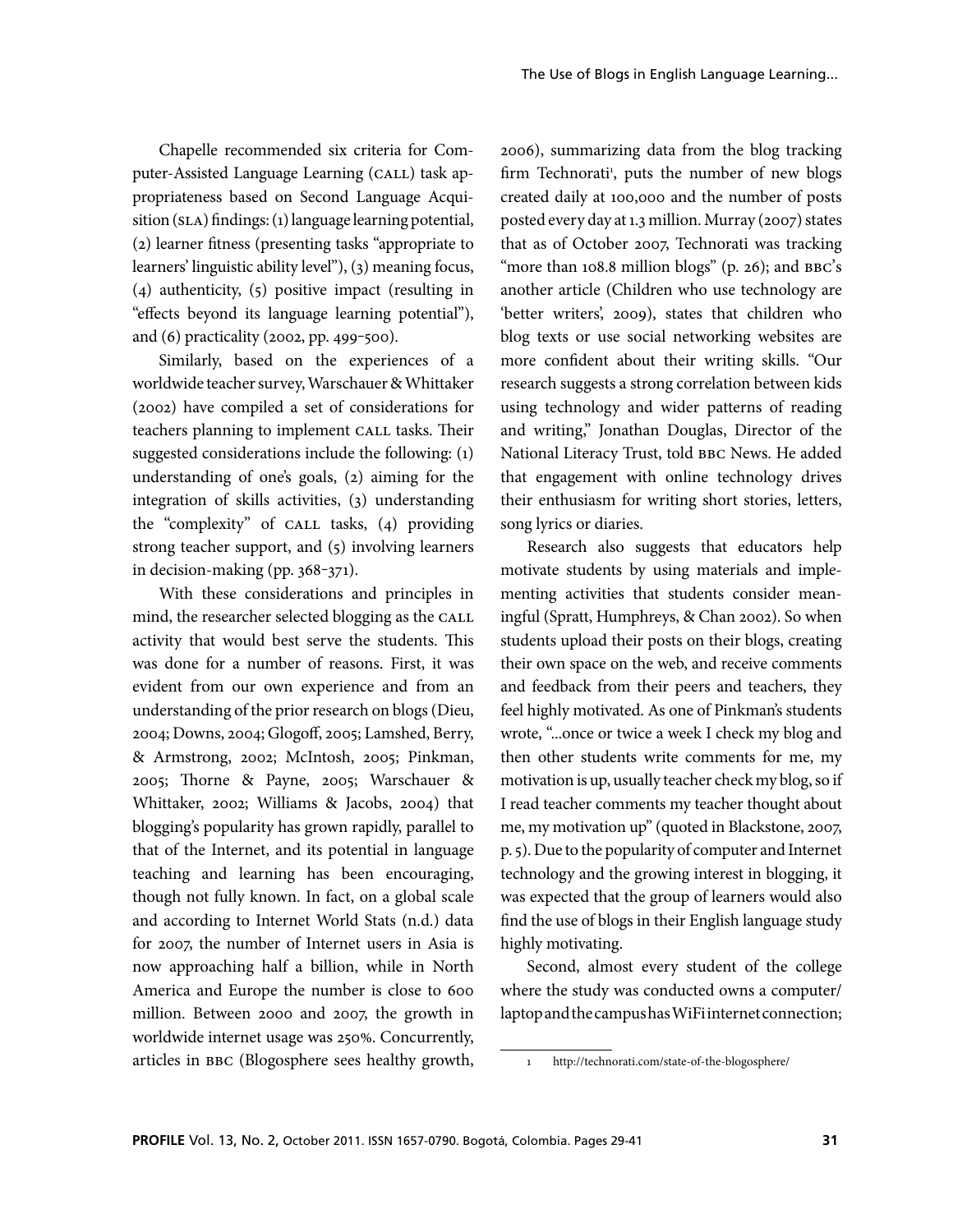for students who do not have a computer, the college provides two 24-hour-access computer centres with 30 and 40 computers respectively. This availability of the required technology, the researcher believes, would make any plans for course-based blogging practical within the educational context.

Related to the availability of computers and Internet connections was the fact that blogs are easy to create and maintain. There are a number of servers, blogger.com being one example, which offer free, simple to set up, and convenient to use blogs. Some of these are designed specifically for educational purposes, which generally means that there is no advertising. The blogger can quickly set up his/her own blog on one of these free web spaces, upload pictures, presentations, music and even video (from his/her own files or another web source) and then upload personal writing (known as a blog "post") and receive commentary from readers regarding each post that has been made (Blackstone, 2007).

#### Purpose of the Study

Research on the effect of blogs on education is still in its infancy, and the effect of blogs on language learning and teaching has been studied even less. A review of the literature reveals that no such study on blogs even exists in India. The purpose of this study is to report on the integration of class blogs into language courses and to examine the participants' perception of the learning experiences afforded by blogs.

In this regard, the researcher designed a project to introduce students to blogs and to find ways to use blogs to supplement their learning experience. The overall purpose of this study was to investigate how students perceived learning English through blogs.

### Participants and Context

The participants were 42 first-year college students, taught by the teacher-researcher, in two laboratory classes at an engineering college in India.

Both classes were relatively large: 20 and 22 students respectively. Of the 42 students, 14 were female and 28 were male. The students' average age was 19.67 years. They were placed at the high-beginner level in language ability and had received at least ten years of formal instruction in the English language. At the time of this research project, they were taking a compulsory Communication Skills course. This project was implemented in the students' communication skills practical laboratory course, which aims to enable students to use language sub-skills effectively. They were majoring in a variety of technical disciplines, such as electronics, mechanical engineering, information technology, and computer sciences. These students tended to have relatively little exposure to English in their content-based classes.

The researcher conducted a survey of the students' online experience and habits prior to the study and found that 37 students out of 42 (88%) possess a personal computer (a desktop or a laptop). Most of the students, 63.8% to be precise, reported that they work online through home computers more often than through college facilities, such as the computer centre, the library or the digital language laboratory. Data on how often the students got online revealed that 68.8% of the students got on line between one and seven times a week, and 26.5% of them got online more than seven times a week. 55.3% of the students reported spending between one and two hours on the Internet. The data collected suggested that many of them frequently spent a considerable amount of time online. However, regardless of their ample online experience, none of the students owned a blog and many might not be even familiar with blogs.

### Procedure

During the last week of January 2007, the students were introduced to the digital language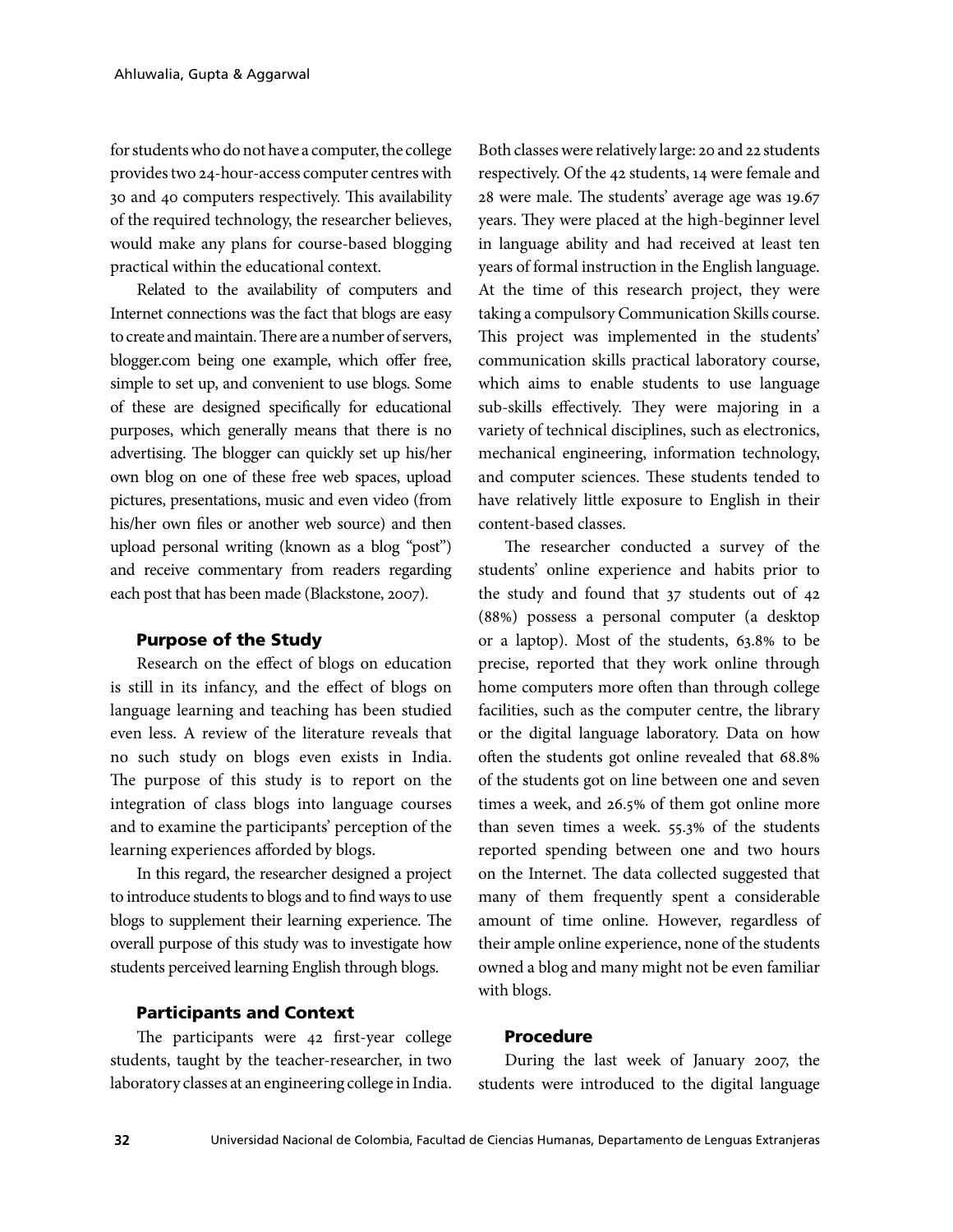laboratory, where access to the internet is available round the clock. Two practical groups comprised of 20 and 22 each were instructed to put the record of communication skills' class activities on their blogs rather than writing them up in their practical files. At the outset of the project, the groups were given a 50-minute training session at the laboratory on the use of blogs (creating their account, customising their blog, publishing their work, commenting on others blogs). The students worked in pairs on the computers in the digital laboratory. The training session aimed to introduce students to blogs so that learners could create their own blogs and afterwards post and publish the written assignments on them. Before the training session started, the students answered the survey questionnaire mentioned above, about their computer usage habits (experience using the web, frequency of web usage) and their familiarity with the latest web 2.0 tools offered by the World Wide Web.

A blog is called an online journal or a diary where every post is published chronologically; therefore, students used it to record their communication skills' class activities. After every performance in the language laboratory, students recorded their work on their blogs and uploaded relevant pictures, photographs, presentations and videos to make them more presentable, for one reason. Then, they also read their classmates' posts and wrote comments on them.

At the end of the semester, students were asked to complete an anonymous survey questionnaire concerning their perceptions of the experience. An interview was conducted with some of the students to gain a broader perspective on blogging processes.

#### The Survey Instrument

In order to collect data on the students' blogging experience, the researcher used the online survey program Surveymonkey.com, available for free for small-scale surveys (www.surveymonkey. com). This program allows users to create an online questionnaire quickly by following simple procedures. Once one survey is created, it can be renamed as a new survey with the same questions for replication or with revisions made for improvement.

At the end of the semester, the students answered the survey, which related to their attitudes toward writing their communication skill's practical record on blogs, commenting on classmates' posts, and the difficulties they encountered. There were 25 items in total on the survey instrument, including 4 focusing on demographic information, 16 rating scale items focusing on degree of agreement in a Likert Scale format where 1 stood for "strongly disagree" and 4 indicated "strongly agree", and 5 yes/no questions. Of the 21 nondemographic questions, 7 focused on the usefulness of blogs as a communication skills activity, 9 aimed to determine students' attitudes toward blogging (see Appendix) and 5 yes/no questions focused on students' difficulties while blogging.

### Interviews

The purpose of the interview was to get a better insight into student's blogging processes. So, the teacher-researcher adopted stratified sampling<sup>2</sup> to "ensure the representative presence of particular subgroups of the population under study" (Mackey & Gass, 2005, p. 120). In the initial phase of the interview, 12 students were selected. The criterion of selection was based on important demographic information such as, gender, year of study, blog performance, major and course grade. This sample method seemed to be more representative because of the limited sample size.

<sup>2</sup> The process of grouping members of the population into relatively homogeneous and mutually exclusive subgroups.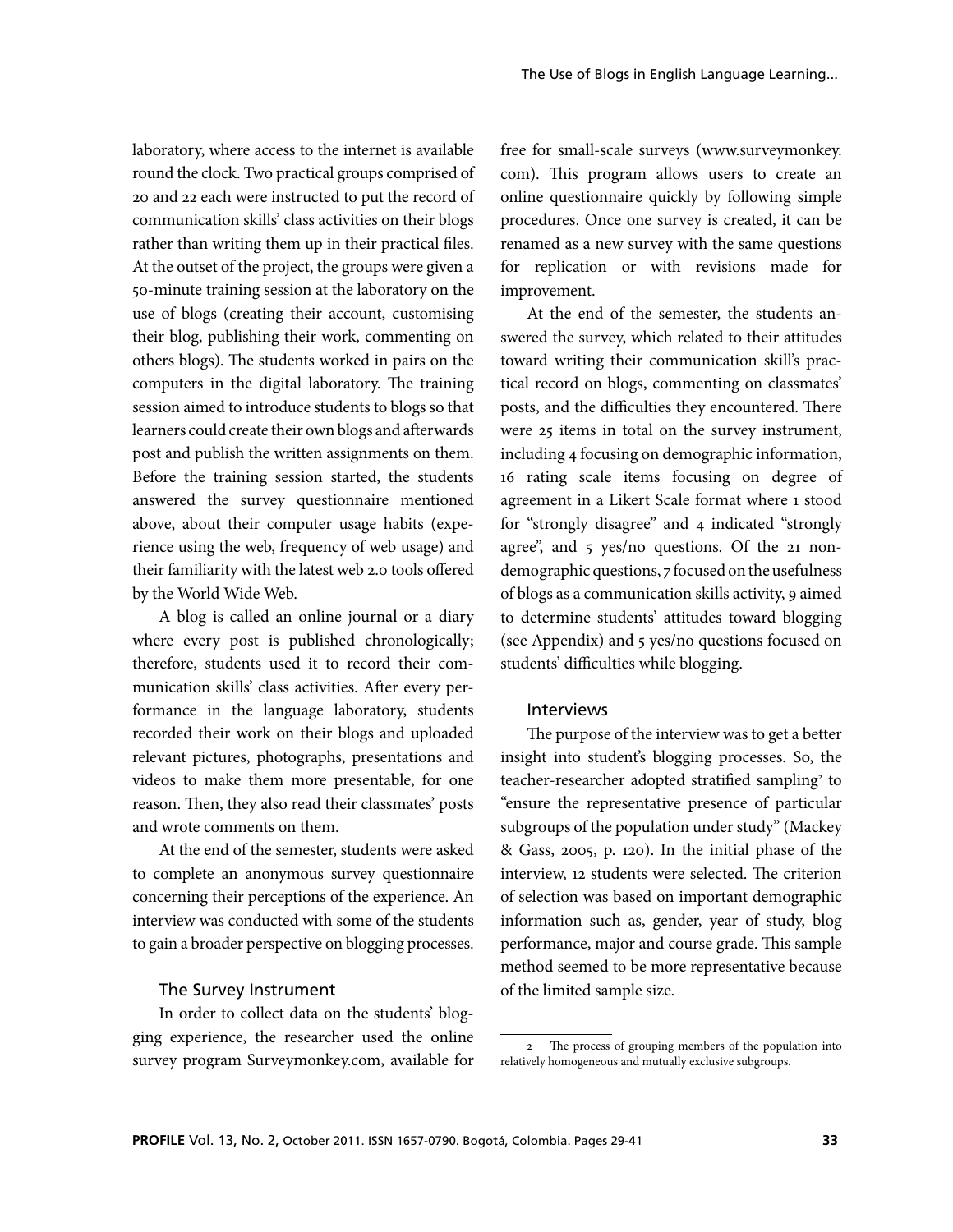Then the researcher invited 6 students to participate in the interview who came from a different field of study (electronics, mechanical engineering, information technology, and computer sciences). Of the 6 interviewees, 2 were female and the other 4 were male. The interviews were conducted individually in the students' first language i.e., Punjabi. It allowed them to freely express their opinions and feelings. Each interview lasted for about an hour. The rationale for the interview was to elicit information relating to four major areas: (a) students' attitudes toward blogging as a language learning activity, (b) related learning strategies, (c) difficulties encountered, and (d) solutions to those difficulties.

## Limitations of the Study

The primary limitation of this study is the selfreported nature of the data collection. Because the researcher is the teacher of the class, it is possible that the students might have over reported on the effectiveness of the program. One control for this limitation was the anonymous nature of the final survey questionnaire. The teacher also indicated to the class that she wanted to see how the class as a whole, not individual students, felt about the program.

The results of the study cannot be generalized to other populations as the sample was confined to only one class of engineering students in a college

in India. The short duration of the study may also have negatively skewed the results obtained.

### Results

The main purpose of this original research was to determine, in a pilot study format, how students perceive the use of blogs. There have been critics of the use of blogging in an academic setting, and some researchers have implied that the informal nature of blogs is not appropriate for academic work. A study conducted by Williams & Jacobs (2004) revealed that students were "broadly in favour of the continued use of blogs as an effective aid to teaching and learning" (p. 11), but it also called for providing students with greater direction. However, Williams & Jacobs (2004, pp. 3-4) surprisingly identified, "there is not a lot of refereed published material on the subject of blogs in general, let alone work that focuses specifically on blogs in education". So, the researcher took the opportunity to address this lacuna.

Having implemented blogging for a semester, the researcher conducted a survey of the students' blogging experience. This step recalls the fifth principle of Warschauer & Whittaker (2002, p. 371): soliciting student feedback on the CALL activities that have been implemented. Table 1 contains the subscales of the survey.

| <b>Subscale</b>                                               | <b>Description</b>                                                                                                                                                          |  |  |
|---------------------------------------------------------------|-----------------------------------------------------------------------------------------------------------------------------------------------------------------------------|--|--|
| Demographic details (Questions 1-4)                           | Age, gender, branch, semester.                                                                                                                                              |  |  |
| Helpfulness and Usefulness of blogs<br>(Questions 5-11)       | Improvement in writing communication skills, business correspondence,<br>self presentation, grammar, vocabulary and as a new way of social<br>networking.                   |  |  |
| Attitude (Questions 12-20)                                    | Blog-technology acceptance, perceived degree of motivation and<br>confidence, and concern about the comprehensibility, quality, interest<br>level, and popularity of blogs. |  |  |
| Difficulties and Problems encountered<br>$(Q$ uestions 20-25) | Typing problem, getting disconnected, computer equipment, copying<br>others' work.                                                                                          |  |  |

|  | Table 1. Subscales of the Blog Survey |  |  |
|--|---------------------------------------|--|--|
|  |                                       |  |  |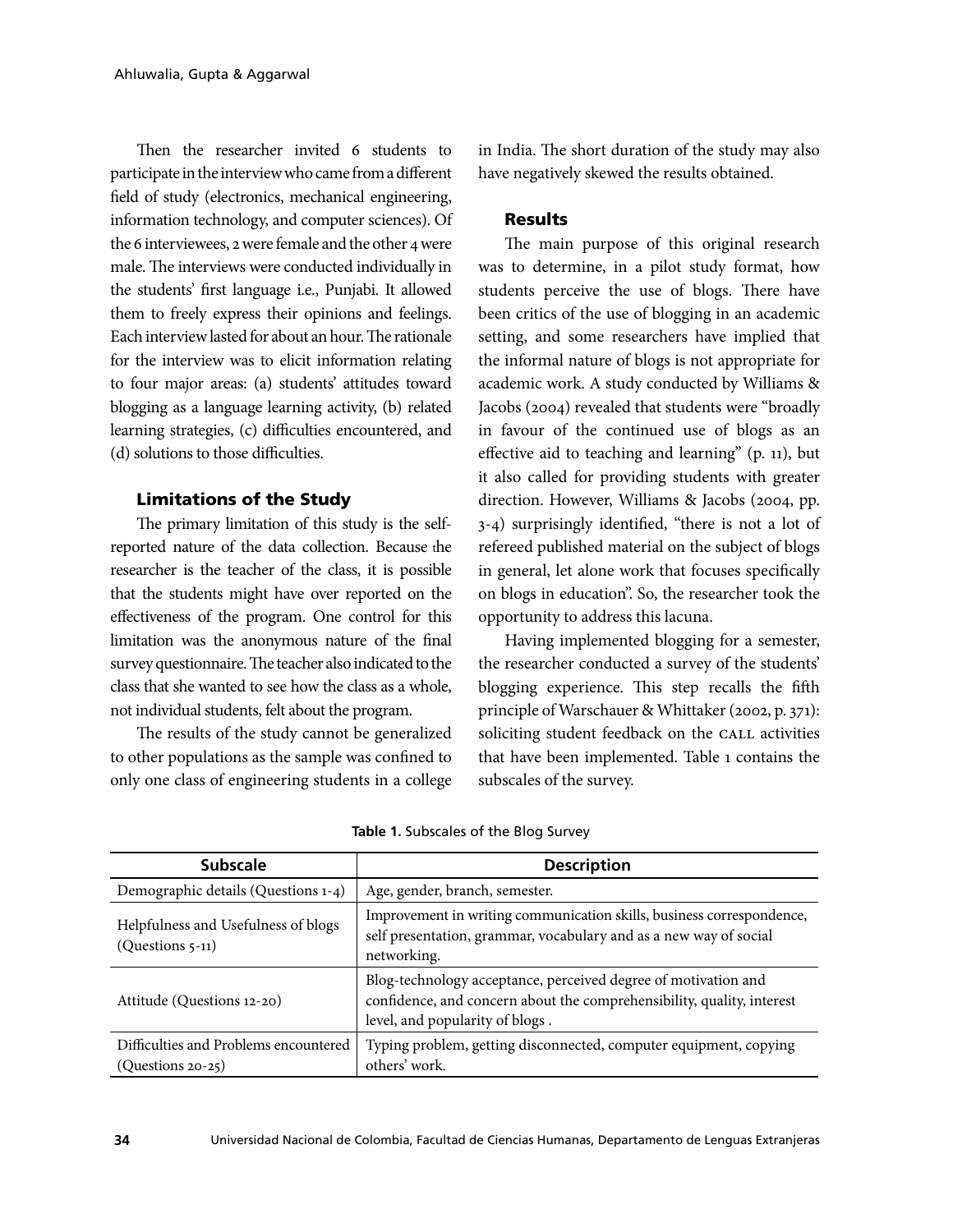# Participants' Perceptions of the Usefulness of Blogs

The participants' perceptions of the usefulness of blogs are discussed below. Of the perceived benefits of blogging, using blogs as a medium of self-expression received the highest score, followed by writing communication skills, information exchange, and social networking. Almost twothirds (66.6%) of the participants responded positively towards improvement in their writing skills as a result of using blogs (see Figure 1). Additionally, 76% of the participants agreed to the statement that the blog is a medium of selfexpression, out of which 57% "strongly agreed" on the same (Figure 2). In general, the results show that the participants prioritized the enhancement of communication skills.

# Participants' Attitudes towards Blogging

Overall, most students found the main blogging activities, including writing and uploading their blog posts and responding to classmates' posts, positive and useful. For example, 80.9% of the respondents (34/42) chose "Strongly agree" or "Agree" for the statement that they liked blogging (see Figure 3). Similarly, for the statement, "I like posting writing assignments on my blog," 76% of the students (32/42) responded positively (see Figure 4). Responding to the statement, "I like reading my classmates' written posts," 92.8% (39/42) of the students expressed agreement (see Figure 5). Also, 66.6% (28/42) students answered in agreement for the statement, "I like making comments on my classmates' posts" (see Figure 6). Regarding the value of receiving comments on posts from classmates, 97.3% students responded positively. Equally impressive (99%) was the response of the students that they liked having their instructor make written comments on a blog post.



**Figure 1.** Enhancement of Writing-Communication Skills



**Figure 2.** A Medium of Self-Presentation



**Figure 3.** I Like Blogging as a Communication Skills Activity



**Figure 4.** I Like Posting Writing Assignments on My Blog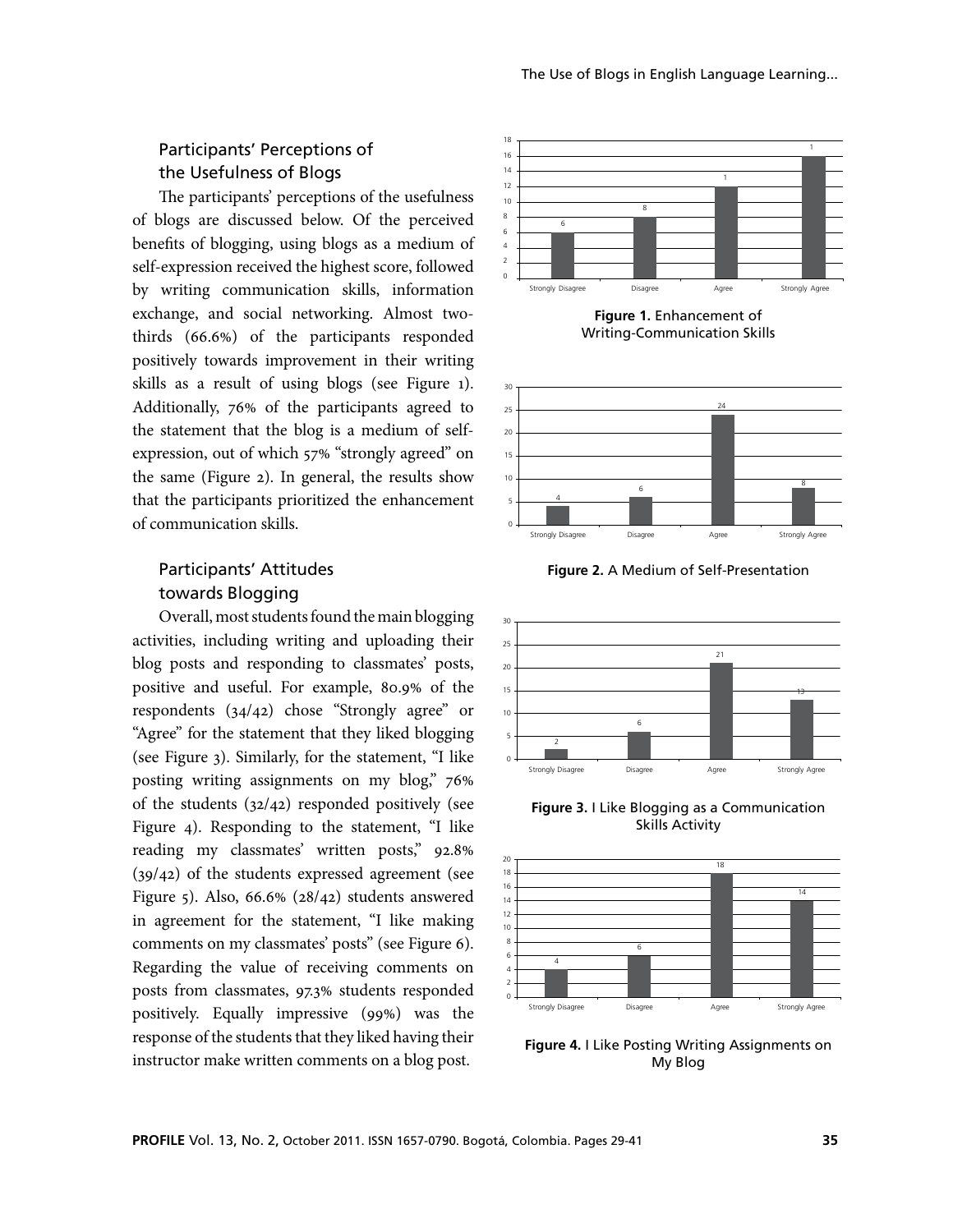

**Figure 5.** I Like Reading My Classmates' Written Posts



**Figure 6.** I Like Making Comments on My Classmates' Posts

### Difficulties and Problems Encountered

Some students felt typing texts in the beginning of the semester for posting the blogs was a major hurdle. They found writing on a practical file much easier than typing. But they later on felt that it was important to learn typing skills as it would be very helpful for them in their profession. Some of them faced some technical problems like getting unconnected, slow uploading and power failure (see Table 2).

### Students' Perceptions: Main findings

The results of the survey given to the student participants are important for a number of reasons. First, it appears that the percentage of students who liked writing in general also liked blogging as an activity. About the same percentage stated that they liked posting classroom assignments on their blogs. This seems to underscore that the students who like to write will probably like blogging, while students who do not like writing might not like blogging, but all of them liked uploading photographs, pictures, presentations and videos relevant to their assignments.

Second, the responses seem to indicate that whether students liked writing or not, they enjoyed reading what their classmates wrote (93.1%) and having their classmates read and comment on their own writing (97%). This again supports the idea of blogging activity as a student-centred, peer-focused exercise. At the same time, students did not see the teacher as excluded from this process. In fact, since all indicated that they appreciated their teacher's comments on blog posts, input from the teacher can still be considered vital within the context of the blogosphere.

In response to an interview question, one student explained his blogging experience as "Blogging is a wonderful experience. It has benefited us in many a way. Firstly, it was a good approach to make the students familiar with their oncoming activities. It also helped prevent wastage of time, paper & ink.

| Question                                                                    | <b>YES</b> | NΟ |
|-----------------------------------------------------------------------------|------------|----|
| I had to spend too much time typing.                                        | 15         | 27 |
| I got unconnected when uploading text, pictures or videos or presentations. | Q          | 33 |
| I did not have enough access to computer equipment.                         |            | 39 |
| I did not understand instructions on the blogs.                             |            | 35 |
| Others can easily copy my work.                                             |            | 26 |
| $N = 42$                                                                    |            |    |

**Table 2.** Difficulties Encountered During the Program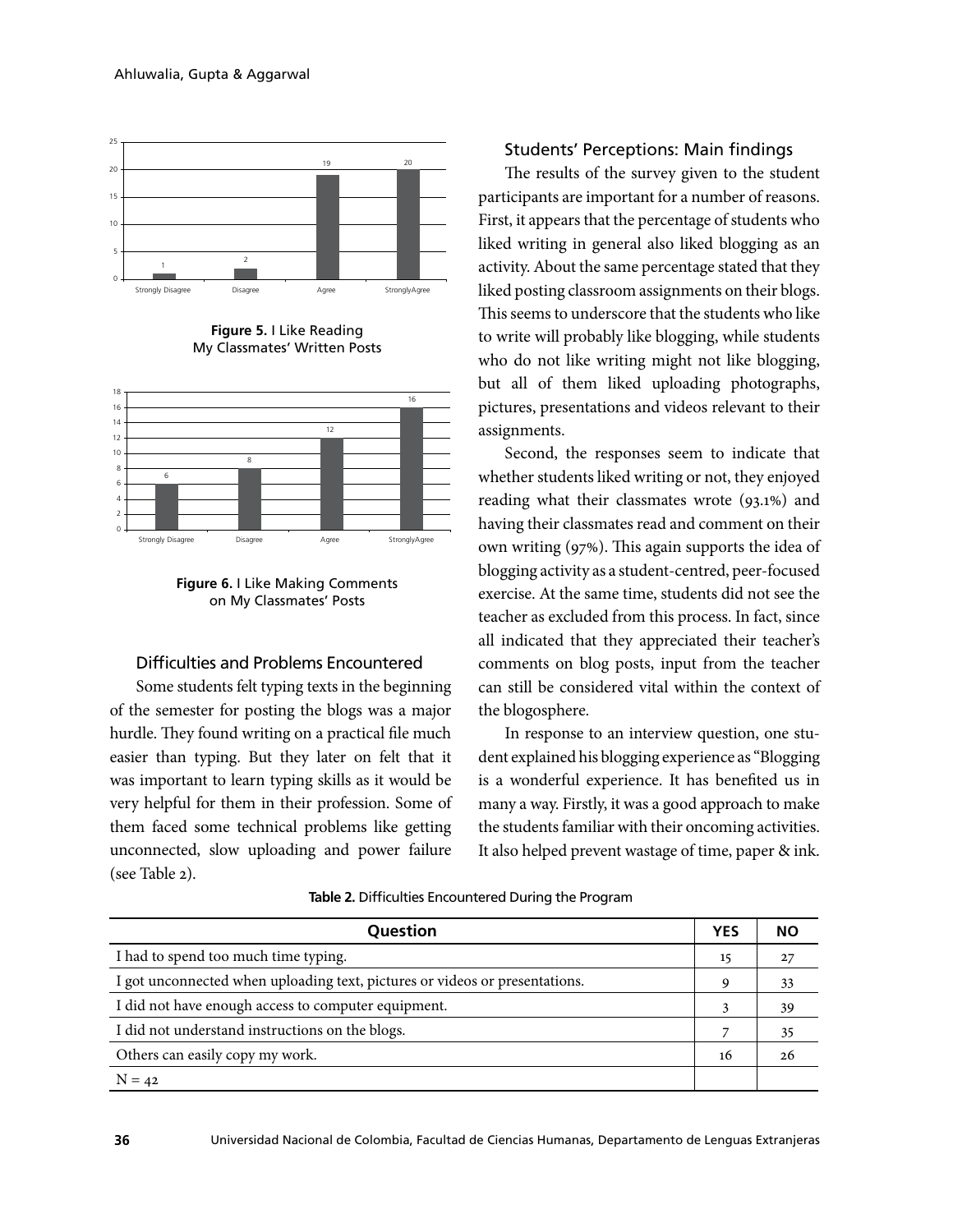It not only looks better than old bulky practical files but also helps to avoid silly, hand-breaking incidences caused due to writing by hand. But there are some loopholes too. Students can easily copypaste another's material thus depriving the original author lose the credit he/she deserves. Well, I really loved blogging."

One of the students said, "just three clicks on the mouse and my views are open for world wide readership." Some mentioned the possibility of commenting on peer work as the best part of the blogs presented. Another mentioned that comment features allow interaction and peer review which help in developing their analytical skills, one of the important professional skills. So these views support the assertion made by Godwin-Jones (2003) and Warlick (2005) that, through blogging, students take ownership of the virtual space and the work they publish—an outcome that replaces traditional acts of passive information consumption by acts of active information creation.

### Follow-up Study

A year after the previously described program, a follow-up study was conducted with the same group of students. The students were asked to complete a questionnaire with open-ended questions regarding their recollections of the program and the current status of their blogs.

Of the 41 responses we received, only 16 students reported ever going back to the blogs they created. This result seems to confirm the results obtained in the first questionnaire where the researcher found that the likelihood of students going back to their blogs is relatively low.

Three students reported accessing their blogs once every two or three weeks and also commenting on each other's works, photographs and experiences. They admitted liking the use of bogs. They found it "an interesting way to be in touch with

others' works and learn English." They continued using it only for six months, but then because of their course study and examinations they did not get time to access their blogs.

The main reason that the other 25 students did not go back to the websites was lack of time. Students said that they were too busy with their coursework; they didn't have enough time to post anything on their blogs and to give comments on other people's blogs. One possible interpretation of this finding is that students do not consider learning English a priority since they are into technical trades. The other possible interpretation is that students place work assigned by their teachers ahead of learning on their own. This interpretation is supported by three students' comments. They reported not having gone back to the blogs because they had "no pressure" from their teacher and she "did not give extra points." Interestingly, of those students who claimed they didn't have enough time, seven very reflective ones said they were probably "lazy" or "not aggressive enough" in their learning of English.

Another reason for not going back to blogs is related to the suitability of the blogs as a way to learn English. Some felt that there were other more effective and convenient ways to learn English such as using the language learning websites, TV, and magazines. Five students mentioned getting easily distracted by "more interesting stuff" when they surf or work on their blogs.

A third reason that students did not go back to blogs concerns equipment and bandwidth. Fourteen students reported not having easy access to computer equipment when they wanted to get online and some reported not having a high speed connection.

Twelve students mentioned forgetting the passwords of their blogs as a reason for not going back to them. This leads the researchers to believe that these students might not have been interested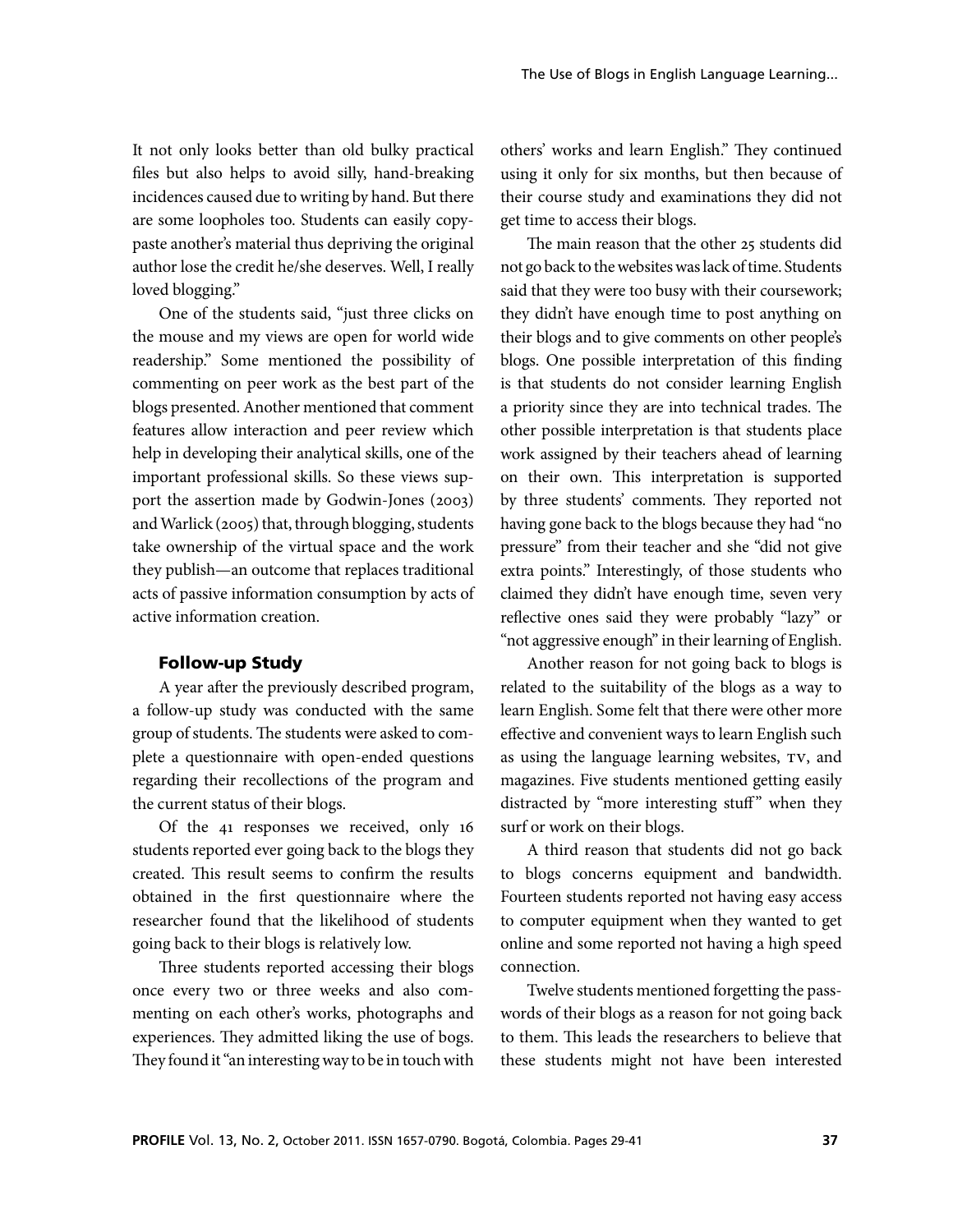enough in creating and maintaining their blogs or not interested enough in learning English.

A few students brought up not being used to getting online to learn as a reason for not using the blogs. They mean that they mainly use the Internet for other purposes such as e-mailing, chatting, and playing online games.

When asked about their recollections of the experience, most students said that it was a positive experience. Over twenty students appreciated the ease with which they could own web space in the form of a blog and instant publishing on the net.

### **Conclusions**

In this paper, the researcher has made an attempt to give a pedagogical perspective of blogging in English language teaching and learning. The findings are based on the feedback received from 42 students of an undergraduate class of an engineering college in India. The feedback has been recorded from an attitudinal survey of the students regarding their experiences with structured blogging assignments. The survey demonstrates that the students responded positively to the blogging activities. While 33 students out of 42 stated that they enjoyed posting, reading their classmates' posts and making comments on those posts, they almost unanimously stated that they liked having their classmates and the teacher write comments on their posts. The following features of blogging activities seem to make them an attractive and powerful curricular component for collegelevel English language classes: 1) Offers worldwide readership which is far beyond the limits of the traditional classroom, 2) Instant publishing on the Internet, 3) Creating an e-portfolio of students' work, and 4) Interaction and peer review through comments. These features combine to make blogging a highly productive, communicatively meaningful and effective approach to helping students refine

and develop their language skills. The follow-up study conducted one year after the program revealed that although only 16 students reported continued use of their blogs, all of them recalled their experience of blogging as a positive one.

Although the implementation of blogging and associated activities in the course was carried out on a small scale and lacks the quantitative data to provide empirical support for blogging activities as being either more or less effective than traditional paper-based exercises in helping students to refine and develop their language skills, we can conclude that the blogging methods and activities presented do provide a motivating curricular addition for those students with Internet access to having meaningful target language interactions outside the classroom.

Pedagogical relevance is an important driving force that can both motivate students to undertake an activity and maintain their interest in it (Barr, 2004). Students in language courses would be more likely to engage in blogging if they felt that maintaining a regular target language blog could enhance their language proficiency or that improved blog-based performance could improve their course grade. Whatever the case, educators should make informed decisions regarding the extent of the integration of blogs with course content. For instance, should the blogs be central or a peripheral component of the course? Course design should take into account many blogrelated issues. One such issue concerns whether or not teachers should assign specific topics to be addressed on blogs. Further research in this regard would be of interest to researchers and classroom teachers.

Research on the possible contributions of blogs to language learning is still in its teething stage. More research can help determine whether other factors such as gender, age, field of study, computer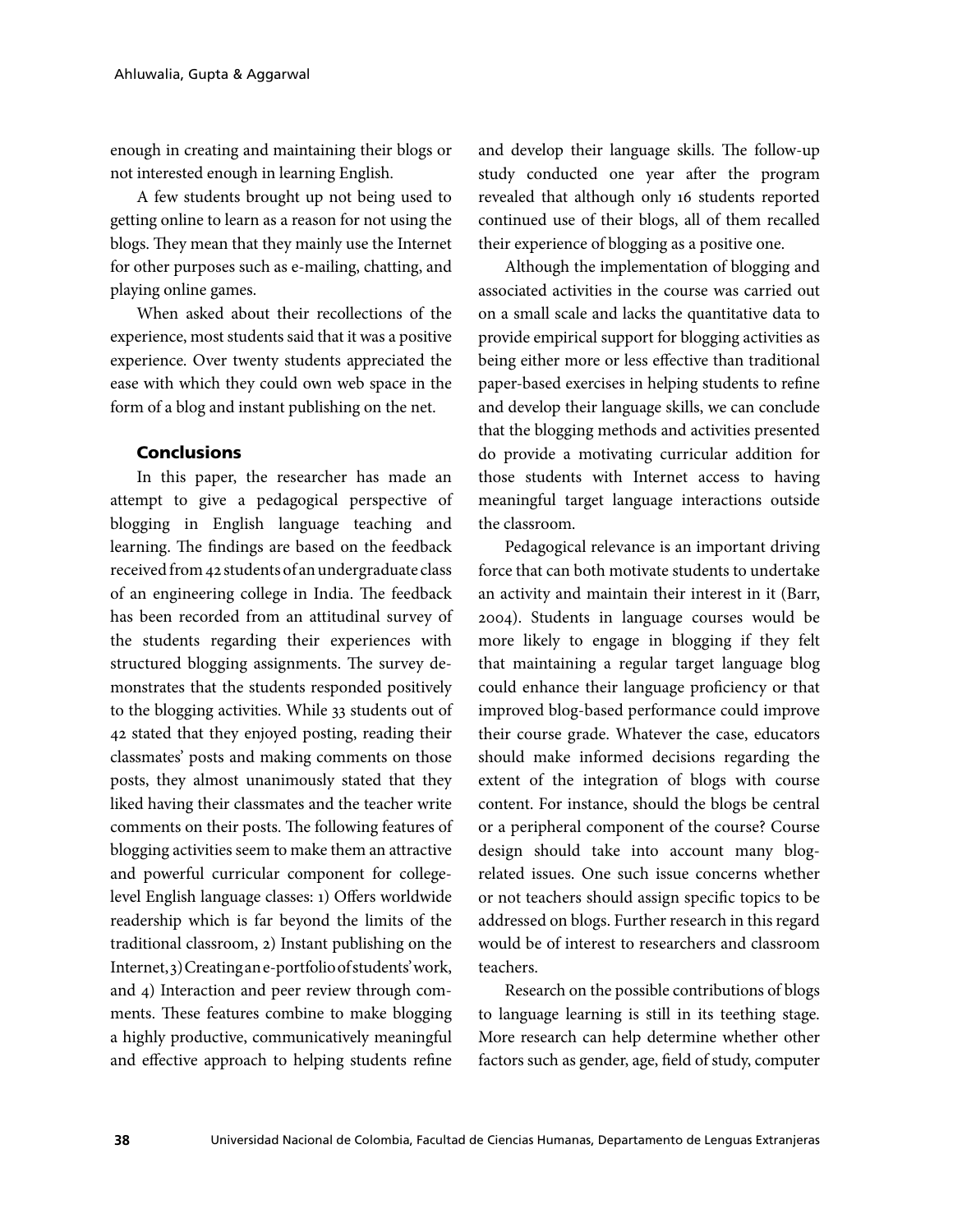literacy, and learner personality have a significant effect on the blogging process.

### References

- Baggetun, R., & Wasson, B. (2006). Self-regulated learning and open writing. *European Journal of Education*, *41*(3-4), 453-472.
- Barr, D. (2004). Students and ICT: An analysis of student reaction to the use of computer technology in language learning. *IALLT Journal*, *36*(2), 19-39.
- Betts, J. D., & Glogoff, S. J. (2004). Instructional models for using weblogs in e-learning: A case study from a virtual and hybrid course*.* Paper presented at the *Syllabus 2004 Conference*, San Francisco, CA. Retrieved from http:// download.101com.com/syllabus/conf/summer2004 /PDFs/w01.pdf
- Blackstone, B., Spiri, J., & Naganuma, N. (2007). Blogs in English language teaching and learning: Pedagogical uses and student responses. *Reflections on English Language Teaching*, *6*(2), 1-20. Retrieved from http://www.nus.edu.sg/celc/publications/RETL62/ 01to20blackstone.pdf
- Bloch, J. (2004). Second language cyber rhetoric: A study of Chinese L2 writers in an online Usenet group. *Language Learning & Technology, 8*(3), 66-82. Retrieved from http://llt.msu.edu /vol8num3/bloch/default.html
- Bloch, J. (2007). Abdullah's blogging: A generation 1.5 student enters the blogosphere. *Language Learning & Technology,* 11(2), 128-141. Retrieved from http://llt. msu.edu/vol11num2/bloch/default.html
- Blogosphere Sees Healthy Growth. (2006, November 8). *BBC News*. Retrieved from http://news.bbc.co.uk/2/hi/ technology/6129469.stm
- Chapelle, C. (2002). Computer-assisted language learning. In R. Kaplan (ed.), *The Oxford handbook of applied linguistics* (pp. 498-505). Oxford: Oxford University Press.
- Chartier, A. M. (2004). Las mutaciones contemporáneas en la cultura escrita. In *Enseñar a leer y a escribir. Una aproximación histórica* (pp. 203-204). México: Fondo de Cultura Económica.
- Dieu, B. (2004). Blogs for language learning. *Essential Teacher*, *1*(4), 26-30.
- Downs, S. (2004). Educational blogging. *Educause Review, 39*(5), 14-26. Retrieved from http://www.educause.edu/ pub/er/erm04/erm0450.asp?bhcp=1
- Glogoff, S. (2005). Instructional blogging: Promoting interactivity, student-centered learning, and peer input. *UA Learning Technologies Center*. Retrieved from http:// www.elearn.arizona.edu/stuartg/resume/article.pdf
- Godwin-Jones, R. (2003). Emerging technologies: Blogs and Wikis: Environments for on-line collaboration. *Language Learning & Technology, 7*(2), 12-16. Retrieved from http://llt.msu.edu/vol7num2/emerging/default. html
- Internet World Stats. (n.d.). *Usage and population statistics*. Retrieved from http://www.internetworldstats.com
- Kleinman, Z. (2009). Children who use technology are 'better writers'. *BBC News*. Retrieved from http://news. bbc.co.uk/2/hi/technology/8392653.stm
- Lamshed, R., Berry, M., & Armstrong, L. (2002). Blogs: Personal e-learning spaces. *Binary Blue*. Retrieved from http://www.binaryblue.com.au/docs/blogs.pdf
- Mackey, A., & Gass, S. M. (2005). *Second language research: Methodology and design*. Mahwah, NJ: Lawrence Erlbaum.
- McIntosh, E. (2005). From learning logs to learning blogs. *Scottish Centre for Information on Language Teaching and Research*. Retrieved from http://www.strath. ac.uk/media/faculties/hass/scilt/slr/issues/13/SLR13\_ McIntosh.pdf
- Murray, A. (2007). Blog communities. *The Language Teacher*, *31*(12), 26-27.
- Pinkman, K. (2005). Using blogs in the foreign language classroom. *The JALT CALL Journal, 1*(1), 12-24.
- Richardson, W. (2006). *Blogs, wikis, podcasts, and other powerful Web tools for classrooms*. Thousand Oaks, CA: Corwin Press.
- RSS. In *Wikipedia*. Retrieved from http://en.wikipedia.org/ wiki/RSS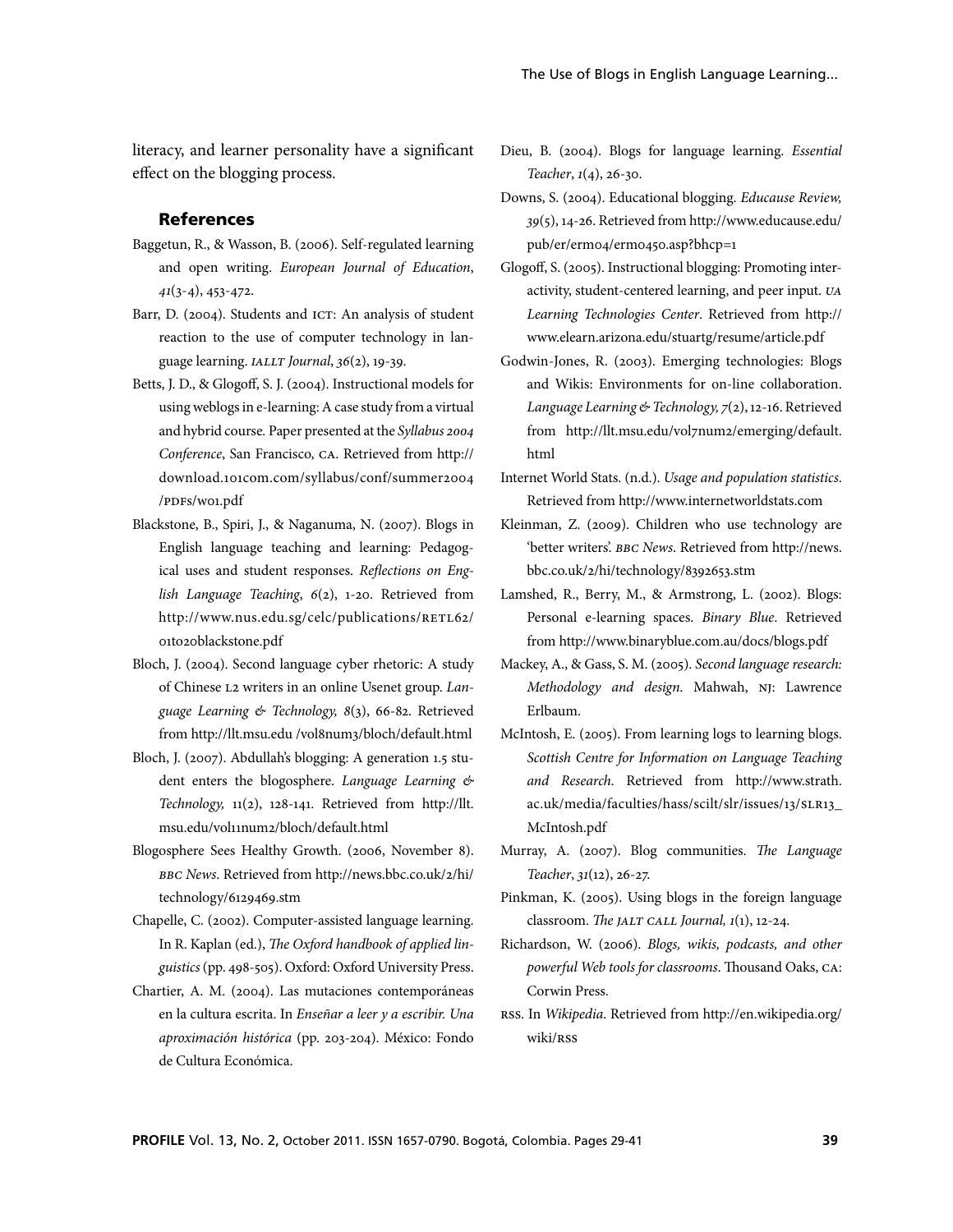- Spratt, M., Humphreys, G., & Chan, V. (2002). Autonomy and motivation: Which comes first? *Language Teaching Research, 6*, 245-266.
- Stanley, G. (2005). Blogging for ELT. *Teaching English*. Retrieved from http://www.teachingenglish.org.uk/ articles/blogging-elt
- Sun, Y. (2009). Voice blog: An exploratory study of language learning. *Language Learning & Technology*, *13*(2), 88-103. Retrieved from http://llt.msu.edu/vol13num2/ sun.pdf
- Thorne, S., & Payne, J. (2005). Evolutionary trajectories, Internet-mediated expressions, and language education. *CALICO Journal, 22*(3), 371-397.
- Warlick, D. (2005). *Classroom blogging: A teacher's guide to the blogosphere*. Raleigh, NC: Lulu.com
- Warschauer, M., & Whitttaker, P. (2002). The Internet for English teaching: Guidelines for teachers. In J. Richards & W. Renandya, (Eds.), *Methodology in language teaching: An anthology of current practice*, (pp. 368-373). Cambridge: Cambridge University Press.
- Williams, J., & Jacobs, J. (2004). Exploring the use of blogs as learning spaces in the higher education sector. *Australian Journal of Educational Technology, 20*(2), 232- 247. Retrieved from http://www.jeremywilliams.net/ AJETpaper.pdf
- Xie, Y., & Sharma, P. (2004). *Students' lived experience of using weblogs in a class: An exploratory study.* Retrieved from http://www.eric.ed.gov/ERICWebPortal/contentdelivery/servlet /ERICServlet?accno=ED485009

### About the Authors

**Gurleen Ahluwalia** holds an MA (English Literature and Linguistics). She is UGC-NET qualified and pursuing her PhD at Panjab University, Chandigarh. Her research area is to improve the communication skills of students with the use of technology. Present position: Assistant Professor in Communication Skills, Department of Applied Sciences, BBSB Engineering College, Fatehgarh Sahib (India).

**Deepti Gupta** holds an MA (English Literature and Linguistics), an M.Phil. (Stylistics) as well as a PhD (ELT), all with first classes. Her publications are varied and she has recently published on bringing context and methodology together. Present Position: Professor, Department of English, Panjab University, Chandigarh (India).

**Deepak Aggarwal** holds an MTech degree in Computer Science and Engineering. His research domain is the performance evaluation of various technologies and their practical implications. Present position: Assistant Professor, Department of Computer Sciences, BBSB Engineering College, Fatehgarh Sahib (India).